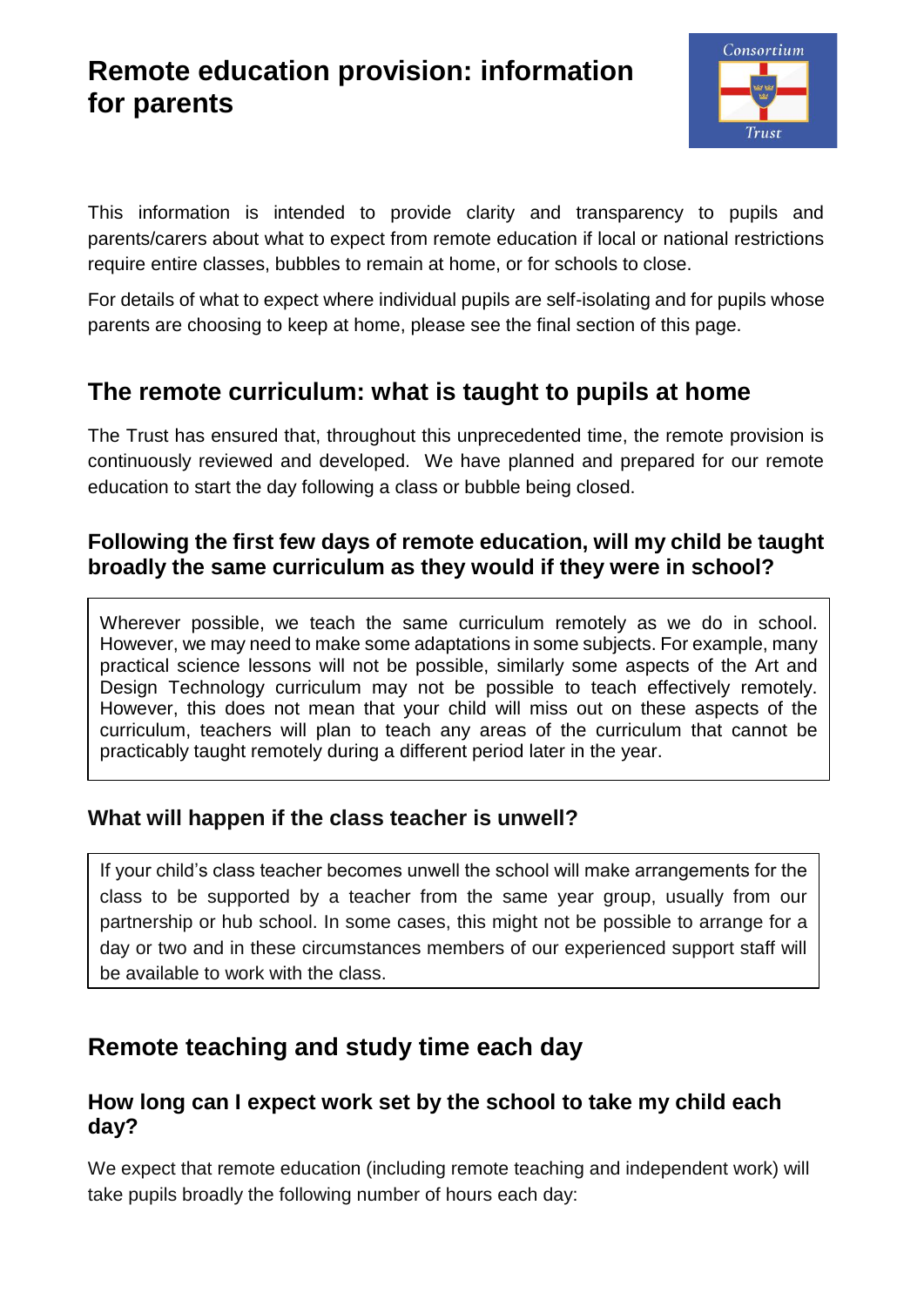| Home learning for primary school-<br>aged pupils during bubble, class, and<br>or National Lockdown                                               | Each day pupils should expect to receive an<br>average of teaching - 3 hours in Key Stage 1<br>and 4 hours in Key Stage 2. Teaching may be<br>as live lessons, pre-recorded lessons or<br>presentations. Please see information below.                                                                                                                                          |
|--------------------------------------------------------------------------------------------------------------------------------------------------|---------------------------------------------------------------------------------------------------------------------------------------------------------------------------------------------------------------------------------------------------------------------------------------------------------------------------------------------------------------------------------|
|                                                                                                                                                  | Wherever possible, classes should be taught<br>by the class teacher however, if schools are<br>partiality open to key worker children, this will<br>not always be possible.                                                                                                                                                                                                     |
|                                                                                                                                                  | Pupils will receive at least weekly feedback<br>from the class teacher, this will be provided in<br>an age-appropriate format. Feedback can be<br>in written form, through whole-class feedback,<br>or through small group sessions.                                                                                                                                            |
|                                                                                                                                                  | For pupils in KS2 sort assignments will also be<br>set following each teaching block.                                                                                                                                                                                                                                                                                           |
|                                                                                                                                                  | <b>Pupils with Special Educational Needs should</b><br>expect to have their curriculum adjusted to<br>meet their needs just as they would in their<br>classroom.                                                                                                                                                                                                                |
| Arrangements for learning in school<br>for pupils of Key/Critical Workers and<br>Vulnerable pupils During periods of<br><b>National Lockdown</b> | Pupils will be taught by their class teacher<br>each morning, subjects will include, but not be<br>limited to English, Maths and Science. In most<br>cases the same lessons will be streamed live<br>to the pupils who are learning at home. Pupil<br>both in the class and learning at home will be<br>able to ask questions of the teacher and<br>support staff in the class. |
|                                                                                                                                                  | Each afternoon pupils in school will have the<br>opportunity to engage in PE sessions, follow<br>on tasks from their morning lessons and<br>curriculum focused activities, these sessions<br>will be facilitated by support staff.                                                                                                                                              |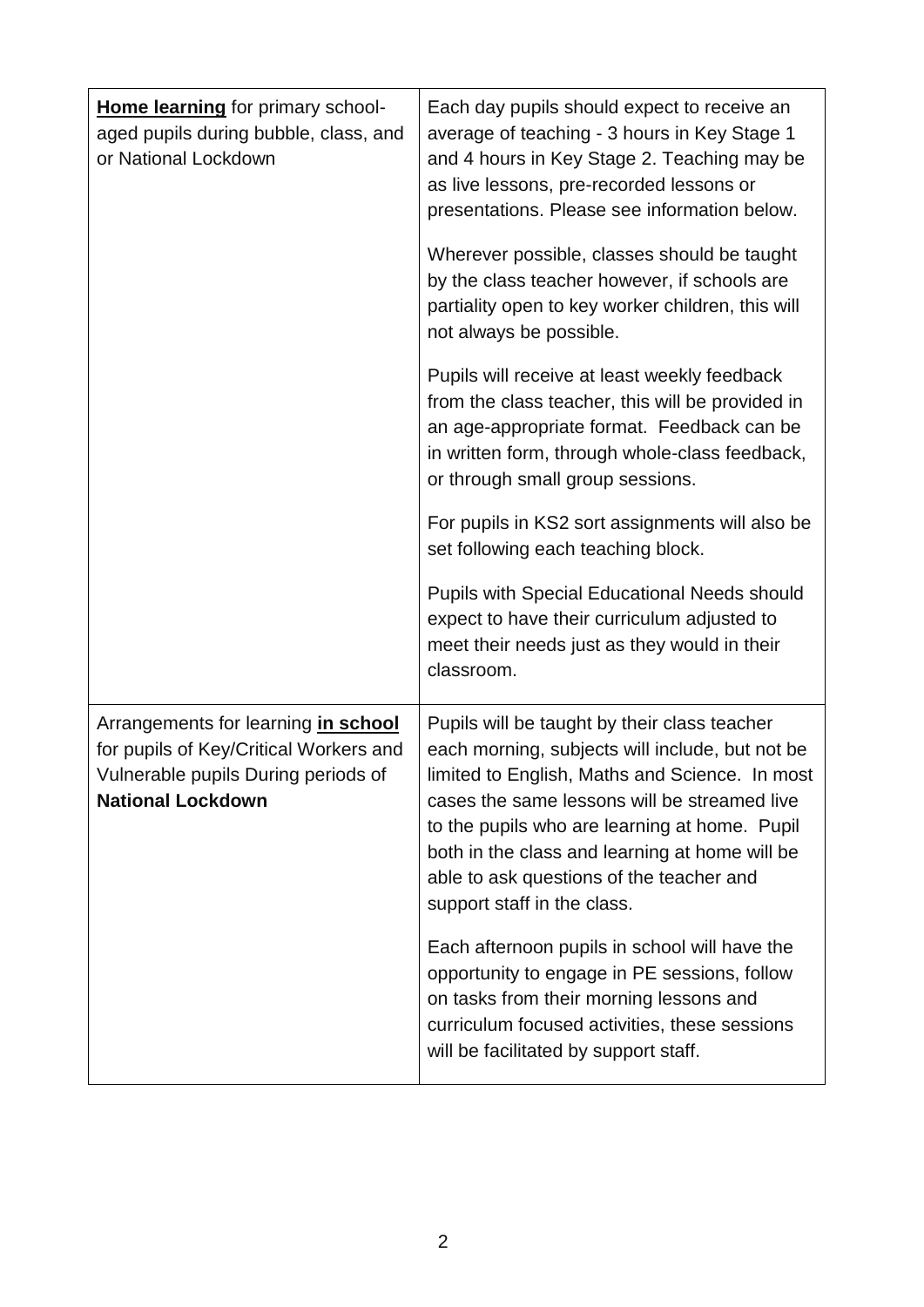## **Accessing remote education**

#### **How will my child access any online remote education you are providing?**

As a Trust we use 'G Suite for Education' - a set of education productivity tools from Google including Gmail, Calendar, Docs, Classroom, and more used by tens of millions of students and teachers around the world.

#### **If my child does not have digital or online access at home, how will you support them to access remote education?**

We recognise that some pupils may not have suitable online access at home. We take the following approaches to support those pupils to access remote education:

- Our online learning does not necessarily require a laptop or desk top computer, a tablet device will often also be suitable.
- In most cases, where pupils do not have access to suitable devices, we are able to arrange a loan device. Please contact the school office if you would like to discuss this.
- Where pupils have poor or no access to the internet schools will individually work with families to try and find a local solution. Where this is not possible pupils will be provided paper copies of work in line with the lessons being taught.

### **How will my child be taught remotely?**

We use a combination of the following approaches to teach pupils remotely:

- live teaching (online lessons)
- recorded teaching (e.g. Oak National Academy lessons, video/audio recordings made by teachers)
- commercially available websites supporting the teaching of specific subjects or areas, including video clips or sequences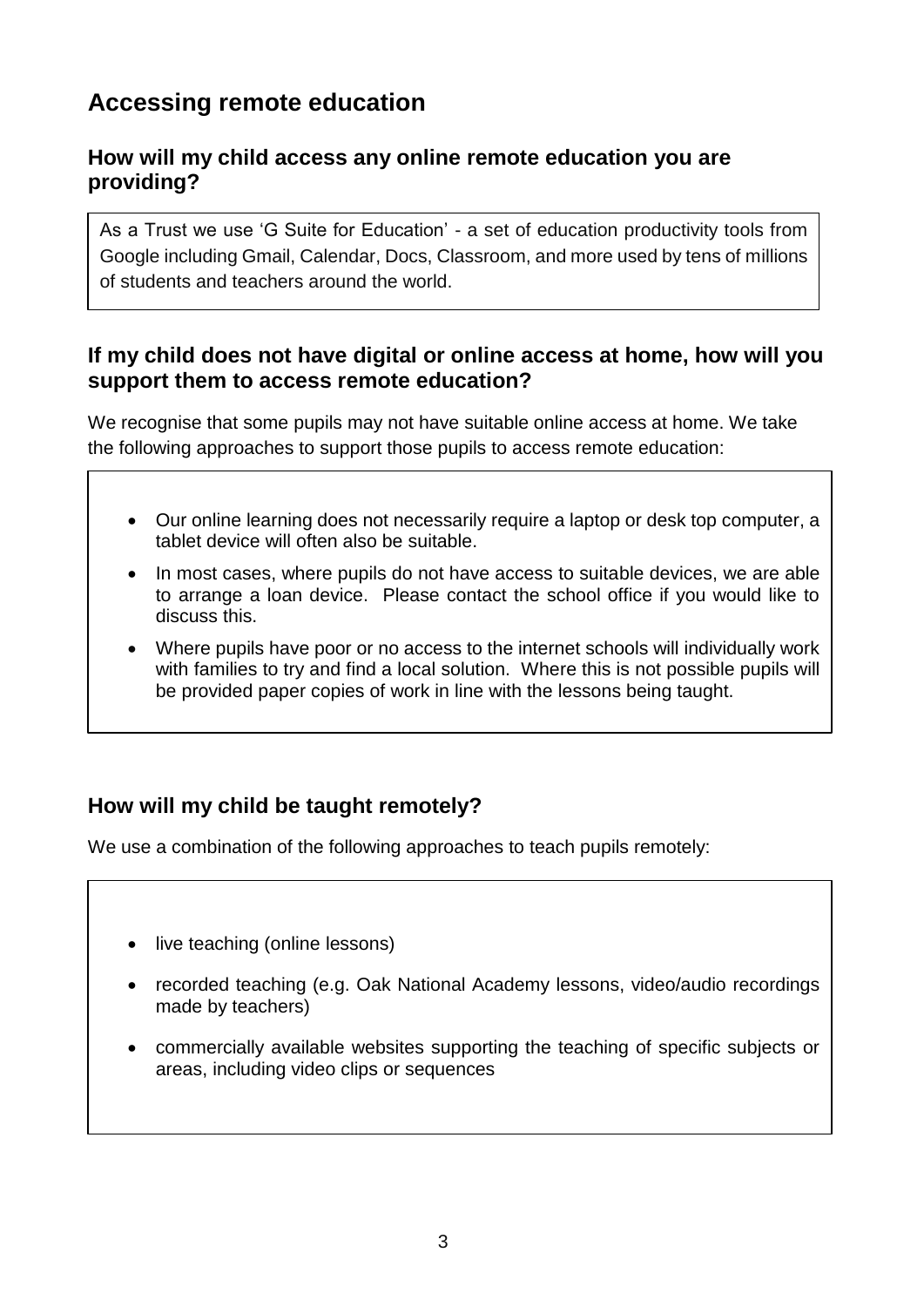## **Engagement and feedback**

#### **What are your expectations for my child's engagement and the support that we as parents and carers should provide at home?**

- Pupils should be attending the lessons each day as set out in their timetable published on their Google Classroom page.
- Pupils are encouraged to make the teacher aware of any areas of the lesson that they need support with.
- Parents are asked to support their child by providing a quiet space where they can work.
- Parents are asked to support their child to complete any work set by the teacher within the expected timeframe. KS2 pupils, in particular, will be set follow-up tasks to complete before the following day's lesson.

### **How will you check whether my child is engaging with their work and how will I be informed if there are concerns?**

- Each day the class teacher will take a register to check that pupils are attending the lessons.
- Teachers will make contact with pupils and parents/carers via email if they are not attending.
- Pupils who are regularly not attending lessons will be contacted by the inclusion team to see what additional support might be needed.

*Pupils who have difficultly accessing the internet will have personalised plans and attendance will be noted differently.*

### **How will you assess my child's work and progress?**

Feedback can take many forms and may not always mean extensive written comments for individual children. For example, whole-class feedback or quizzes marked automatically via digital platforms are also valid and effective methods, amongst many others. Our approach to feeding back on pupil work is as follows: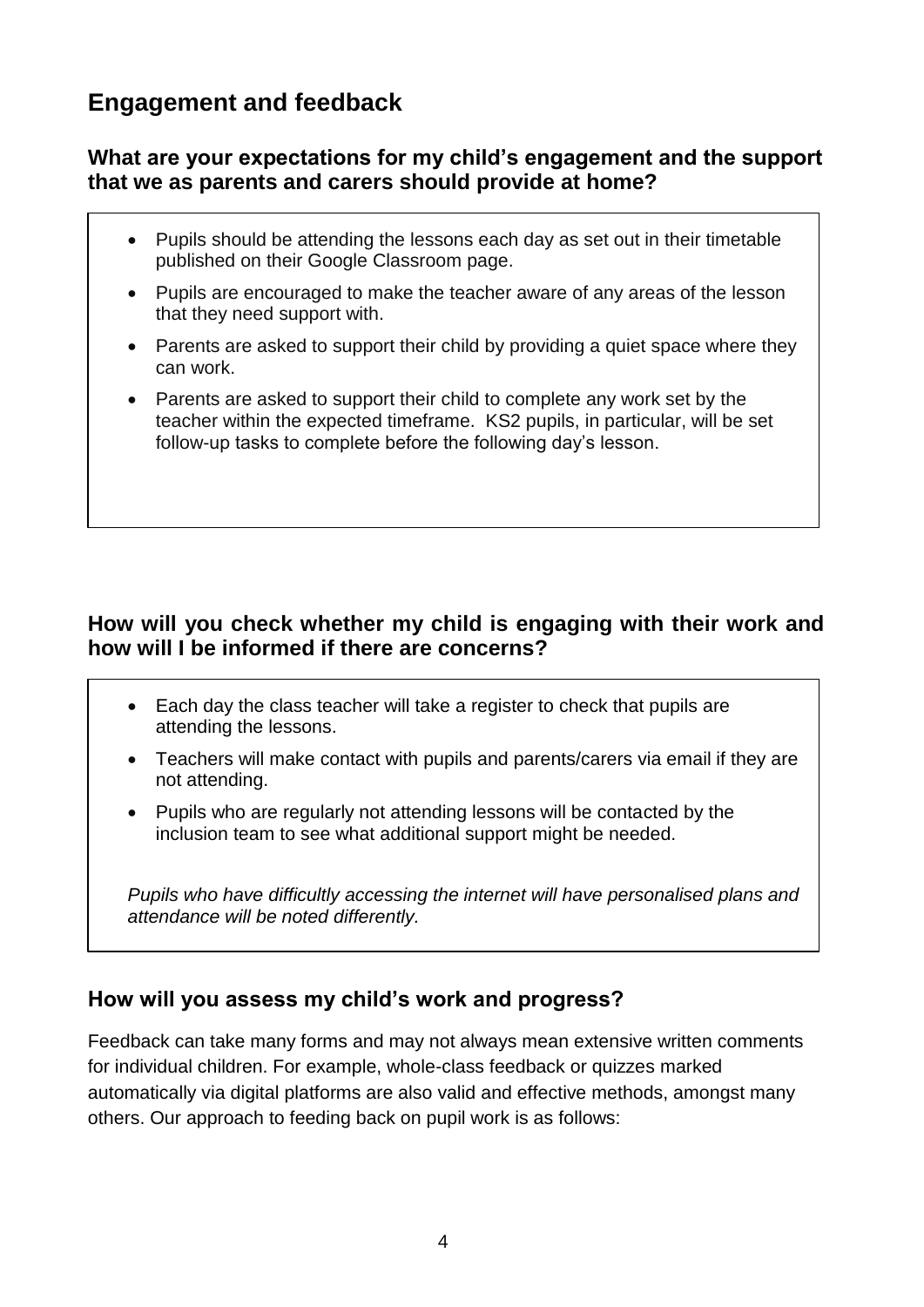- Pupils may receive feedback during lessons in the same way they would in class.
- Pupils may receive written feedback on work submitted in the same way they would in class.
- Pupils may be asked to submit answers to quizzes through their Google Classroom, these will be automatically marked.
- Pupils may be invited to attend small group sessions where focused feedback can be given.

### **Additional support for pupils with particular needs**

#### **How will you work with me to help my child who needs additional support from adults at home to access remote education?**

We work closely with families of pupils with SEND to ensure their child has the support they need in school and the same is true of our online provision. We recognise that for some pupils with special educational needs it may not be possible able to access remote education without support from adults at home. We acknowledge the difficulties this may place on families, and we will work with parents and carers to support those pupils in the following ways:

- Pupils with complex needs will be contacted by the class teacher and or the SENDCo to create a personalised plan for any closure period. The plan will be reviewed fortnightly with family for any extended closure period.
- Teachers will continue to plan for individual pupils, adapting lessons accordingly.
- Where pupils with SEND normally receive support within the classroom this will continue to be provided by the class teacher and support staff.